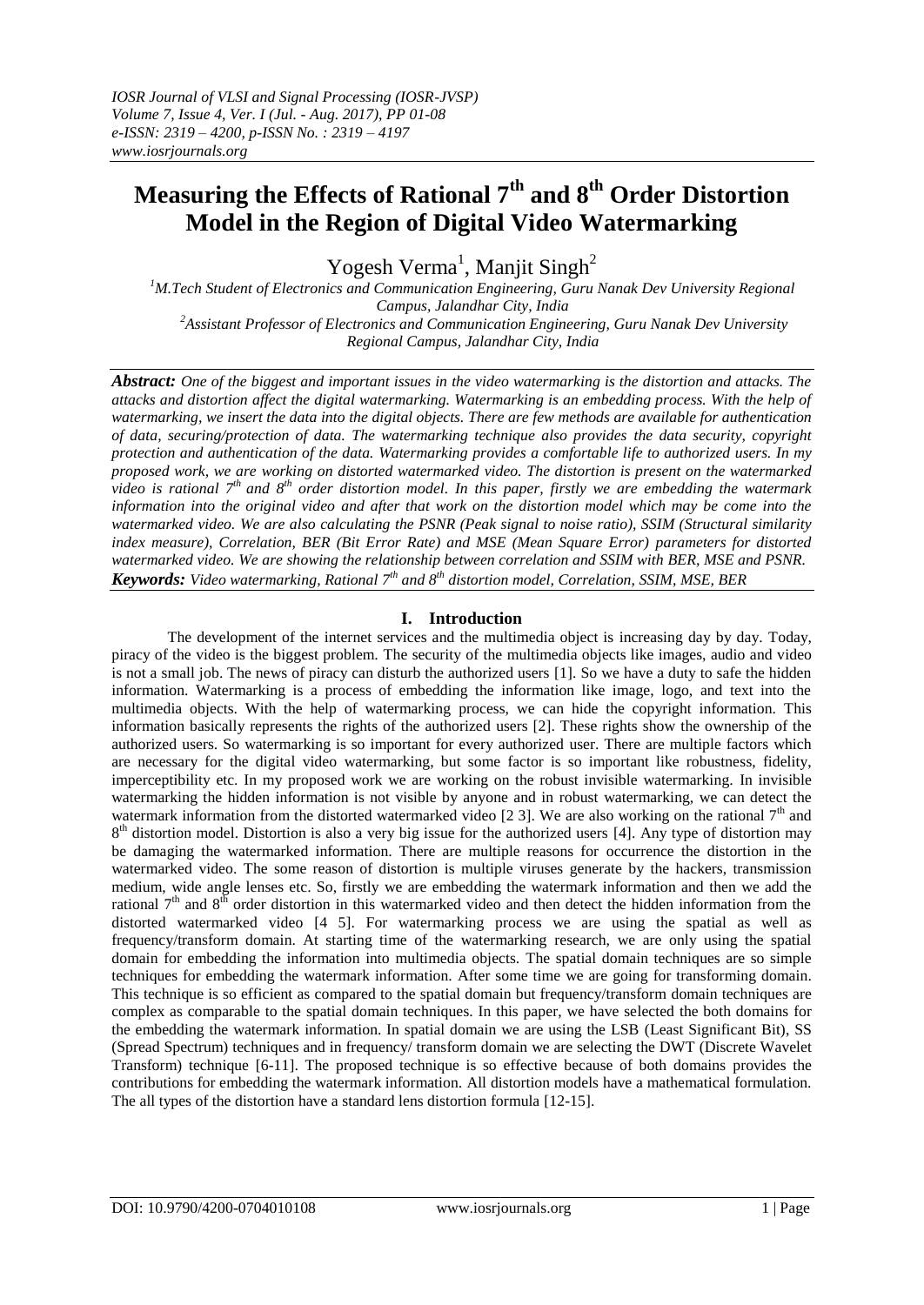The mathematical representation of the lens distortion formula is

$$
\begin{pmatrix} \hat{x} - x_c \\ \hat{y} - y_c \end{pmatrix} = f(r) \begin{pmatrix} x - x_c \\ y - y_c \end{pmatrix}
$$
 ... (1)

 $\int f(r)$  is decided which type of distortion can occurs.  $f(r)$  is the distortion function. There are two types of distortion model are generated from the  $f(r)$ . One is polynomial model and the second is division model.

The standard representation of the rational  $7<sup>th</sup>$  and  $8<sup>th</sup>$  order distortion model is shown below:

$$
f(r) = (1 + k_1 r)/(1 + k_2 r^2) \qquad \dots (2)
$$
  

$$
f(r) = 1/(1 + k_1 r + k_2 r^2) \qquad \dots (3)
$$

$$
r = \sqrt{(x - x_c)^2 + (y - y_c)^2}
$$
 ... (4)

In rational  $7<sup>th</sup>$  and  $8<sup>th</sup>$  distortion model we are using the equation 2 and 3. In this equation k represents the distortion factor.

#### **II. Related Work**

In this paper, we are using the spatial as well as transform domain. If we are combining the both domains, then we should full knowledge about both domains. In the first paper, second, third and fourth paper, we have got knowledge about the distortion.

H. Tian, et al [16]**,** 2016, in this paper, a technique was studied that was implied to identify the robust watermarking in the mobile videos in contrast to barrel distortion for Head Mounted Display i.e. HMD. In this work, to discover the watermark from the pre-wrapped image in head mounted display, an estimation method for barrel distortion was specified. After this, the related warp was forced to the implanted watermark mask with the projected parameters of barrel distortion. Hence the implementation of this shows that in case of both the images i.e. pre-warped and original respectively, the detection of watermarks is possible.

Chang, et al [17], 2010, a study is derived which emphases on the notion of lens distortion that happens in the document picture which is taken by the hand held camera. Subsequently, the new mechanism was drawn in order to sort out this problem that was composed of arithmetical morphology based lens correction algorithm. The procedure of the application was initiated with the implementation of adaptive threshold algorithms. This algorithm splits the image into multiple sections and then to use the clustered based attached modules into text lines, morphological algorithm is applied. Afterwards to repair the focus point of the text line, the second order polynomial algorithm was used and produced the object function to the lens distortion. The curved warped line was transformed into the straight site off line in order to solve the image deformation.

A. W. Fitzgibbon, et al [18]**,** 2001, describes that how linear estimations of the base matrix with respect to double view point i.e. remedy can be enhanced to add radial lens distortion. This objective was accomplished by shifting towards the other lens model which had equivalent powers along with standardized coordinates instead of standard distortion model. In this work, a new estimated model was recommended which was compared with bundle adjusted calibration grid data. The results of this study show that the proposed estimator model was quite effective in the sense of speed.

L. Wang, et al [19], (2012), a real-time video watermarking technology had been recommended which was transparent and robust to geometric distortions, comprising rotation with cropping, scaling, aspect ratio change, frame dropping, and swapping. In the fifth and sixth paper, we have got full knowledge about the spatial as well as wavelet domain.

Rogelio Reyes, et al [20], (2010), a public video watermarking algorithm was defined in this paper, whose robustness depends on the embedding energy. It is must be inadequate due to the degradation of video sequence affected by the identical watermark signal. The projected algorithm embedded a perceptually familiar binary pattern, such as owner's logotypes. At first, the video series were segmented by each scene, and then the binary watermark pattern was inserted into Discrete Wavelet Transform (DWT) domain of the unsystematically selected scene blocks. To enhance the security of the proposed technique, the binary watermark pattern was mapped to a noise like binary pattern with the help of a chaotic mixing approach, before its embedding. Simulation results showed the watermark imperceptibility and robustness against multiple attacks, such as noise contamination, frame dropping, frame averaging and frame swapping. The results of the evaluation also represented that the extracted watermark pattern was appropriately vibrant, although the watermarked video arrangement may suffer numerous attacks.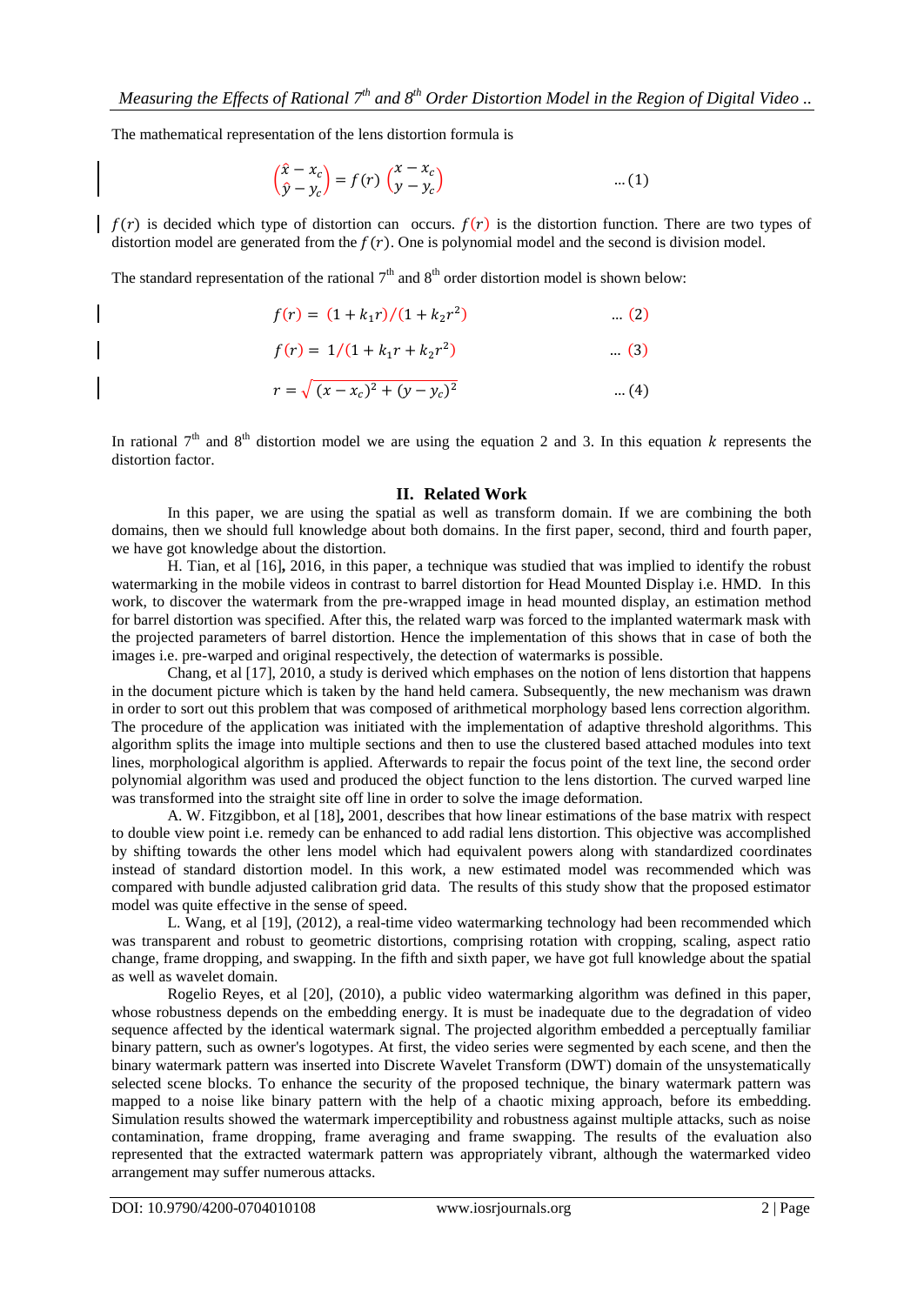Li Chen, et al [21], (2013), as a fresh technique of copyright protection, Digital watermarking can efficiently look after copyright of digital products. In recent times, the field of digital watermarking is mainly emphasis on the image, video and audio. This paper designs and implements a text digital watermarking algorithm. This algorithm is based on the word document after analyzing various text digital watermarking technologies. It comprehends the watermark embedding by altering the font of the letters in word document. Finally, through a test series, it analyzes and proves the feasibility of the algorithm.

So with the help of some paper we have made a new watermarking technique. We are also working on the rational  $7<sup>th</sup>$  and  $8<sup>th</sup>$  order distortion model.

## **III. Proposed Watermarking Techniques**

In my proposed work we are combining the spatial as well as frequency/transform domain. In the spatial domain we are firstly applied the spread spectrum technique for acquiring the pixel's location of the original signal. With the help of this technique we know about the location of pixel values. If we know about the location of the pixel value, then we can easily embed the pixel of watermark image information. After applying the spread spectrum, we are applying the LSB (Least Significant Bit) to exchange the pixel values in between the original and watermark image information. In this method, we are also applying the DWT technique for providing the multi-resolution, compresses the frame and also used for embedding the watermark information. We are showing the effects of rational  $7<sup>th</sup>$  and  $8<sup>th</sup>$  distortion on the watermarked frame.



**Fig.1** Original Watermarked Video's Frame



**Fig.2** Original Watermarked Video's Frame Distorted by Rational 7<sup>th</sup> Order Distortion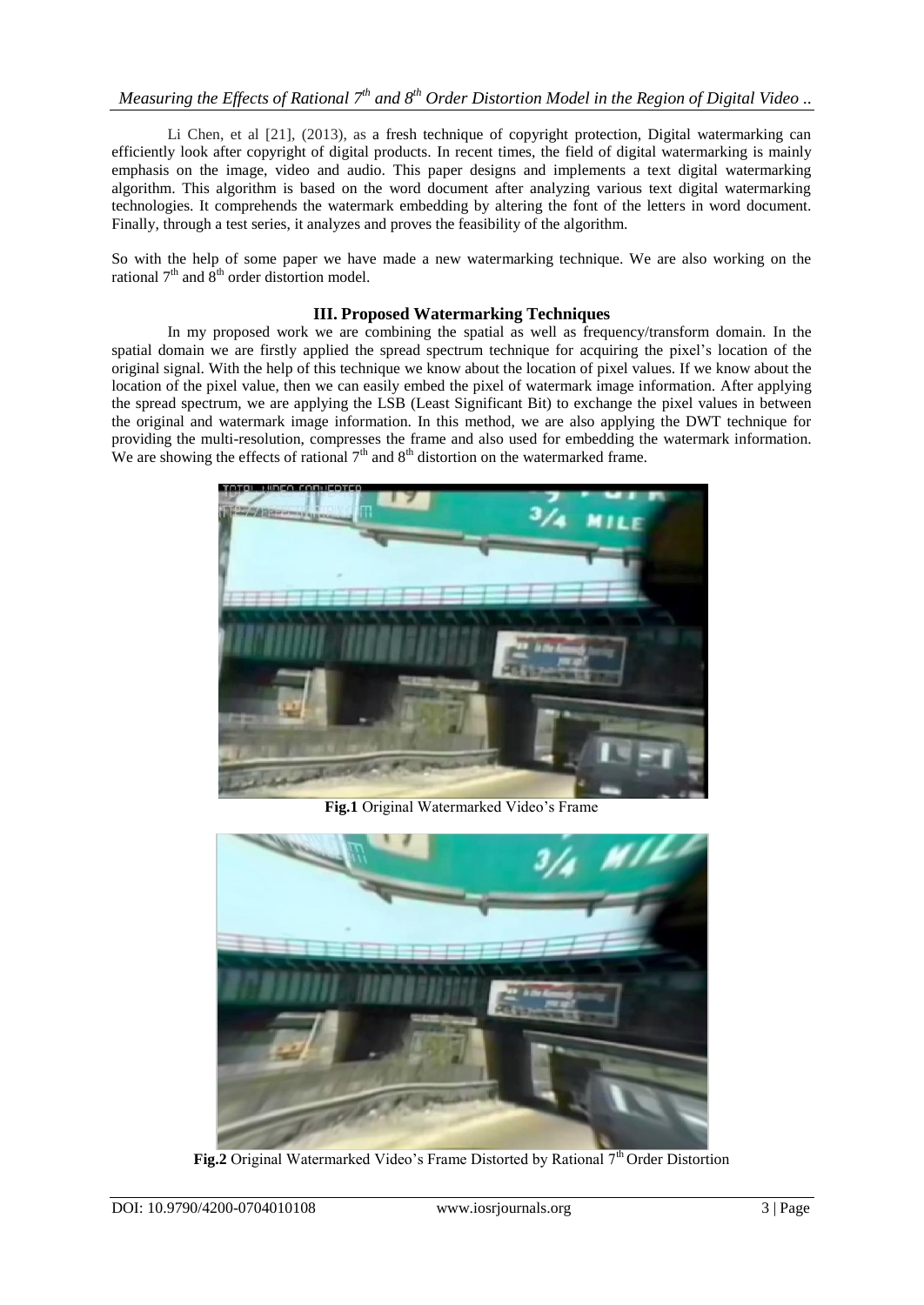*Measuring the Effects of Rational 7th and 8th Order Distortion Model in the Region of Digital Video ..*



Fig.3 Original Watermarked Video's Frame Distorted by Rational 8<sup>th</sup> Order Distortion

The Fig. 1, 2, 3 represents the original and distorted watermarked video's frame. The watermark information may be destroyed from the distortion. That is a reason we have developed a new technique for distorted watermarked video.

## **IV. Methodology**

In this paper, we are implementing the multiple techniques. The name of the implemented techniques is SS (Spread Spectrum), LSB (Least Significant Bit) and DWT (Discrete Wavelet Transform). We are also showing a block diagram of the proposed technique:

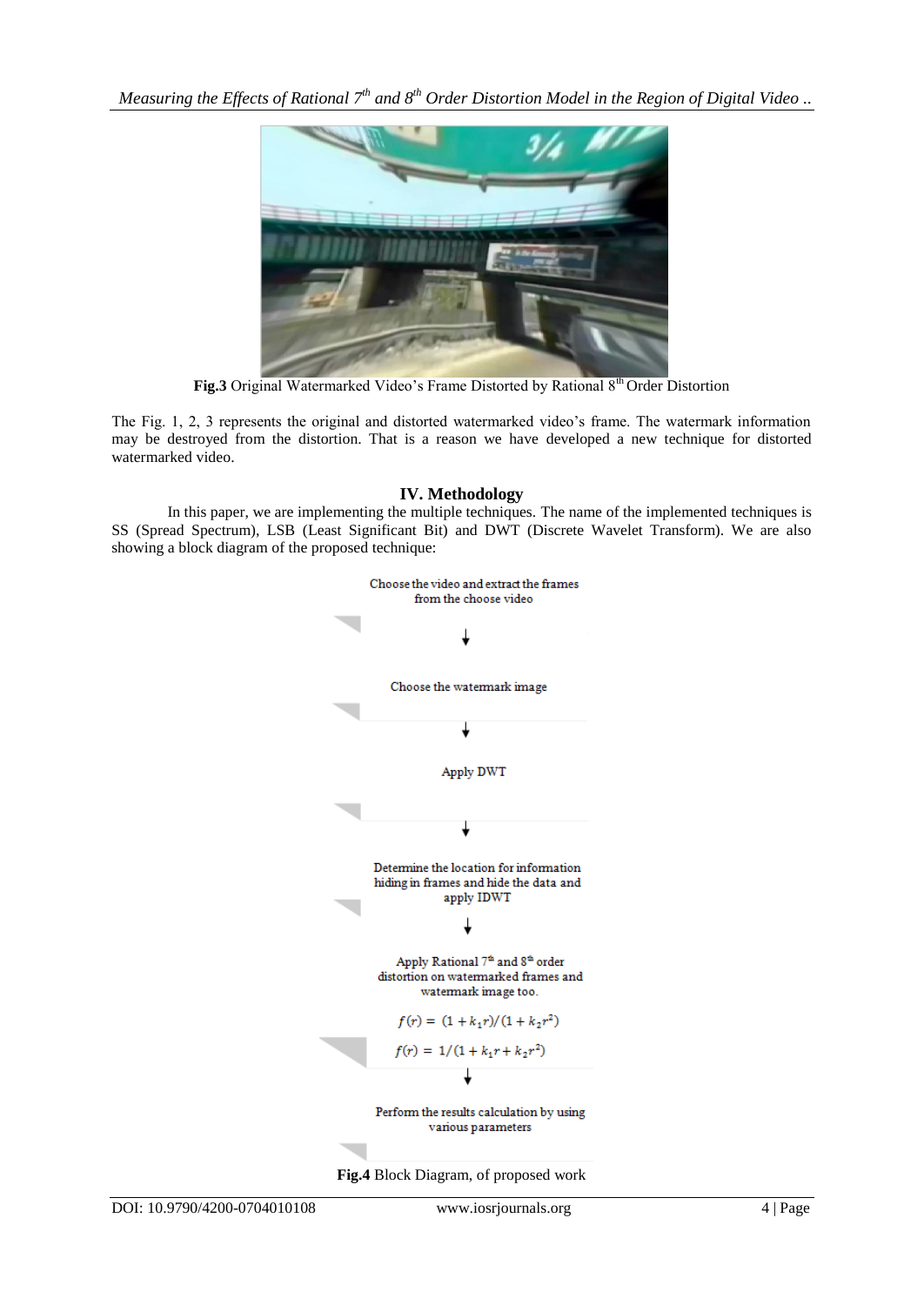- 1. In the first step we choose the video. After choosing the video we extract the frame from the video.
- 2. The second step is to select the watermark image.
- 3. The third step is to apply the DWT.
- 4. The fourth step is to determine the location of the original signal so we can easily hide the information. For this purpose, we are choosing the SS (Spread Spectrum) and LSB (Least Significant Bit) techniques and apply IDWT.
- 5. Apply rational  $7<sup>th</sup>$  and  $8<sup>th</sup>$  order distortions to the extracted frames, watermark image and watermarked embedded video. In order to apply the rational  $7<sup>th</sup>$  and  $8<sup>th</sup>$  distortion following formulation is used:

$$
f(r) = (1 + k_1 r)/(1 + k_2 r^2) \tag{5}
$$

$$
f(r) = 1/(1 + k_1 r + k_2 r^2) \tag{6}
$$

6. The last steps are to calculate the correlation, SSIM, BER, MSE and PSNR parameters.

These six steps are basically used in my proposed work. We are applying these steps for embedding the watermark information into the watermarked video and detect the watermark information from the distorted watermarked video.

#### **V. Results and Experiments**

In this paper, we are showing the results which one has been calculated. In my proposed work, we are working on the rational  $7<sup>th</sup>$  and  $8<sup>th</sup>$  order distortion model. We are also discussing five parameters. The five parameters are PSNR (Peak signal to noise ratio), SSIM (Structural similarity index measure), BER (Bit error rate), MSE (Mean square error) and correlation. Firstly, we are also finding the correlation and SSIM (Structural similarity index measure) for distorted watermarked video's frame. With the entropy factor we select the frames and embed the watermark information. If distortion is added into the watermarked frame then we are detecting the watermark information with the help of correlation and SSIM parameters.

We are working on the mobile video. The specification of the video is Number of Frames = 9290, Bits per Pixel  $= 24$ , Frame Rate  $= 28.9700$ , Height  $= 720$ , Width  $= 960$ , Video Format  $=$  RGB24.

We are choosing the 100 frames from the 9290 frames. After that we are finding the entropy of the 100 frames and selected 20 frames, which have a higher entropy value. Then we embed the hidden information into the 20 frames and add the distortion in to watermarked frame. At last we are finding out the hidden information from the distorted watermarked frame.

| RATIONAL 7 <sup>th</sup> ORDER DISTORTION MODEL |             |                    |  |  |  |
|-------------------------------------------------|-------------|--------------------|--|--|--|
| <b>Frame Number</b>                             | <b>SSIM</b> | <b>Correlation</b> |  |  |  |
| 288                                             | 0.8553      | 0.9740             |  |  |  |
| 289                                             | 0.8537      | 0.9701             |  |  |  |
| 290                                             | 0.8505      | 0.9662             |  |  |  |
| 291                                             | 0.8352      | 0.9646             |  |  |  |
| 292                                             | 0.8334      | 0.9605             |  |  |  |
| 294                                             | 0.8303      | 0.9594             |  |  |  |
| 299                                             | 0.8185      | 0.9497             |  |  |  |
| 298                                             | 0.8154      | 0.9446             |  |  |  |
| 296                                             | 0.8054      | 0.9408             |  |  |  |
| 295                                             | 0.7962      | 0.9405             |  |  |  |
| 293                                             | 0.7893      | 0.9377             |  |  |  |
| 297                                             | 0.7784      | 0.9328             |  |  |  |
| 236                                             | 0.7756      | 0.9312             |  |  |  |
| 239                                             | 0.7736      | 0.9297             |  |  |  |
| 207                                             | 0.7685      | 0.9290             |  |  |  |
| 206                                             | 0.7654      | 0.9288             |  |  |  |
| 204                                             | 0.7633      | 0.9253             |  |  |  |
| 208                                             | 0.7623      | 0.9205             |  |  |  |
| 203                                             | 0.7501      | 0.9189             |  |  |  |
| 202                                             | 0.7393      | 0.9059             |  |  |  |

**Table 1** Evaluation of two parameters by the addition of rational  $7<sup>th</sup>$  order distortion model

Note. SSIM= Structural similarity index measure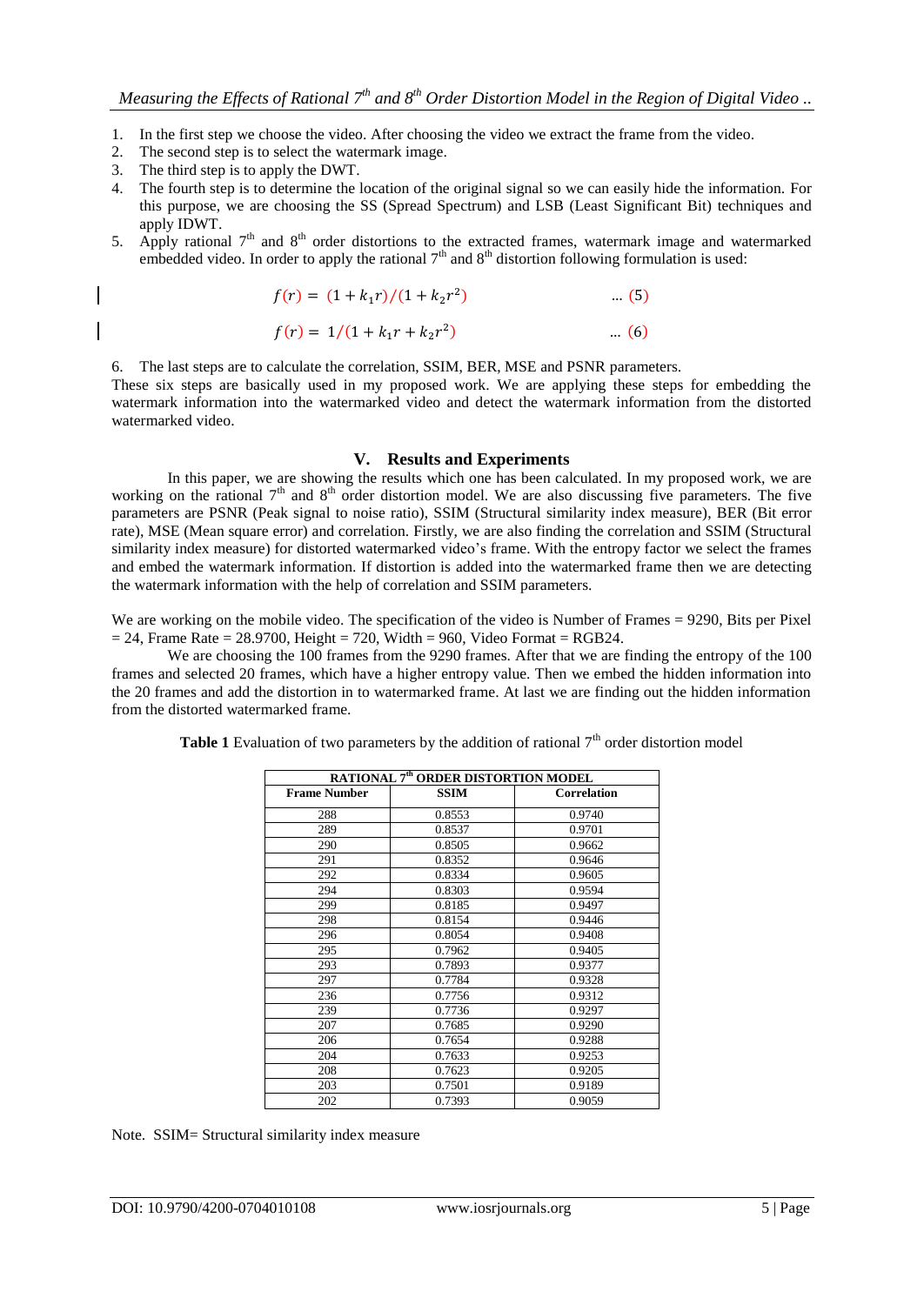**Table 2** Evaluation of three parameters by the addition of rational  $7<sup>th</sup>$  order distortion model and show the relation between correlation and SSIM Note. PSNR= Peak signal to noise ratio, SSIM= Structural similarity index measure, BER= Bit error rate, MSE= Mean square error

| RATIONAL 7 <sup>th</sup> ORDER DISTORTION MODEL |            |            |             |                    |
|-------------------------------------------------|------------|------------|-------------|--------------------|
| <b>PSNR</b>                                     | <b>BER</b> | <b>MSE</b> | <b>SSIM</b> | <b>Correlation</b> |
| 45.3505                                         | 0.0126     | 0.1926     | 0.8553      | 0.9740             |
| 47.1080                                         | 0.0125     | 0.1821     | 0.8537      | 0.9701             |
| 48.2880                                         | 0.0124     | 0.1715     | 0.8505      | 0.9662             |
| 48.4915                                         | 0.0123     | 0.1608     | 0.8352      | 0.9646             |
| 49.6214                                         | 0.0122     | 0.1502     | 0.8334      | 0.9605             |
| 49.7830                                         | 0.0121     | 0.1497     | 0.8303      | 0.9594             |
| 49.9847                                         | 0.0120     | 0.1391     | 0.8185      | 0.9497             |
| 50.4390                                         | 0.0119     | 0.1285     | 0.8154      | 0.9446             |
| 50.7559                                         | 0.0118     | 0.1178     | 0.8054      | 0.9408             |
| 51.4562                                         | 0.0117     | 0.0973     | 0.7962      | 0.9405             |
| 51.7780                                         | 0.0116     | 0.0967     | 0.7893      | 0.9377             |
| 52.4300                                         | 0.0115     | 0.0761     | 0.7784      | 0.9328             |
| 52.7830                                         | 0.0114     | 0.0655     | 0.7756      | 0.9312             |
| 53.3284                                         | 0.0109     | 0.0529     | 0.7736      | 0.9297             |
| 53.6019                                         | 0.0108     | 0.0449     | 0.7685      | 0.9290             |
| 54.4109                                         | 0.0107     | 0.0345     | 0.7654      | 0.9288             |
| 55.3015                                         | 0.0106     | 0.0258     | 0.7633      | 0.9253             |
| 56.5177                                         | 0.0103     | 0.0243     | 0.7623      | 0.9205             |
| 57.7247                                         | 0.0101     | 0.0165     | 0.7501      | 0.9189             |
| 63.8701                                         | 0.0093     | 0.0137     | 0.7393      | 0.9059             |

**Table 3** Evaluation of two parameters by the addition of rational  $8<sup>th</sup>$  order distortion model

| <b>RATIONAL 8th ORDER DISTORTION MODEL</b> |             |                    |  |  |  |
|--------------------------------------------|-------------|--------------------|--|--|--|
| <b>Frame Number</b>                        | <b>SSIM</b> | <b>Correlation</b> |  |  |  |
| 288                                        | 0.8641      | 0.9991             |  |  |  |
| 289                                        | 0.8559      | 0.9919             |  |  |  |
| 290                                        | 0.8542      | 0.9743             |  |  |  |
| 291                                        | 0.8431      | 0.9740             |  |  |  |
| 292                                        | 0.8348      | 0.9641             |  |  |  |
| 294                                        | 0.8300      | 0.9508             |  |  |  |
| 299                                        | 0.8267      | 0.9472             |  |  |  |
| 298                                        | 0.8211      | 0.9461             |  |  |  |
| 296                                        | 0.8122      | 0.9394             |  |  |  |
| 295                                        | 0.8041      | 0.9384             |  |  |  |
| 293                                        | 0.7959      | 0.9322             |  |  |  |
| 297                                        | 0.7816      | 0.9293             |  |  |  |
| 236                                        | 0.7763      | 0.9222             |  |  |  |
| 239                                        | 0.7709      | 0.9215             |  |  |  |
| 207                                        | 0.7703      | 0.919              |  |  |  |
| 206                                        | 0.7694      | 0.9157             |  |  |  |
| 204                                        | 0.7656      | 0.9140             |  |  |  |
| 208                                        | 0.7596      | 0.9090             |  |  |  |
| 203                                        | 0.7526      | 0.9039             |  |  |  |
| 202                                        | 0.7412      | 0.9008             |  |  |  |

Note. SSIM= Structural similarity index measure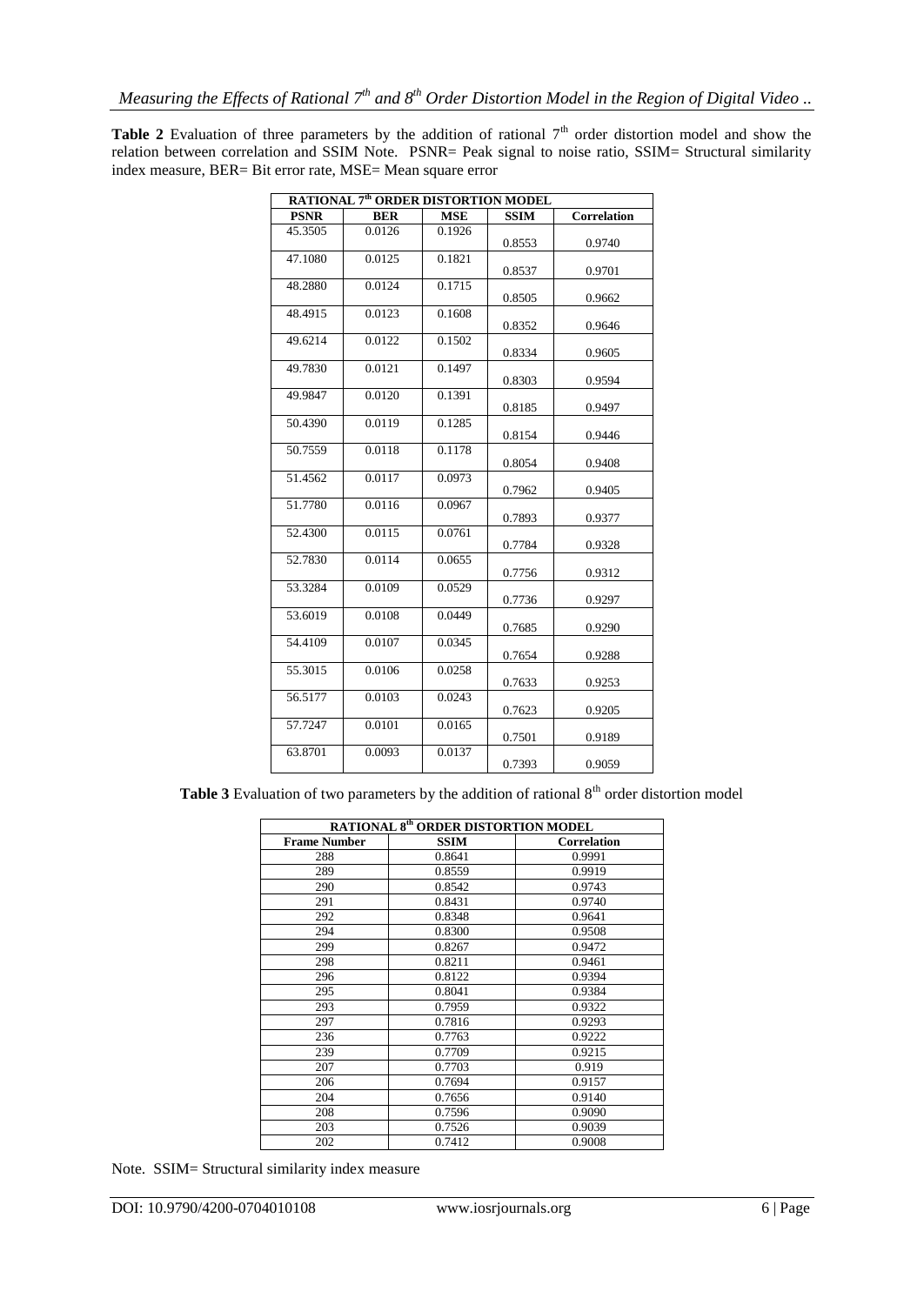| <b>RATIONAL 8th ORDER DISTORTION MODEL</b> |            |                     |             |             |
|--------------------------------------------|------------|---------------------|-------------|-------------|
| <b>PSNR</b>                                | <b>BER</b> | <b>MSE</b>          | <b>SSIM</b> | Correlation |
| 45.7503                                    | 0.0129     | 0.1325              | 0.8641      | 0.9991      |
| 46.0082                                    | 0.0128     | 0.1223              | 0.8559      | 0.9919      |
| 47.2883                                    | 0.0120     | 0.1113              | 0.8542      | 0.9743      |
| 48.5914                                    | 0.0119     | 0.1108              | 0.8431      | 0.9740      |
| 48.9215                                    | 0.0118     | $0.1\overline{105}$ | 0.8348      | 0.9641      |
| 49.2836                                    | 0.0117     | 0.1096              | 0.8300      | 0.9508      |
| 50.6847                                    | 0.0116     | 0.0943              | 0.8267      | 0.9472      |
| 51.1393                                    | 0.0115     | 0.0863              | 0.8211      | 0.9461      |
| 52.6553                                    | 0.0114     | 0.0762              | 0.8122      | 0.9394      |
| 53.2565                                    | 0.0113     | 0.0655              | 0.8041      | 0.9384      |
| 53.9786                                    | 0.0112     | 0.0546              | 0.7959      | 0.9322      |
| 54.8304                                    | 0.0111     | 0.0478              | 0.7816      | 0.9293      |
| 54.8832                                    | 0.0108     | 0.0454              | 0.7763      | 0.9222      |
| 55.7281                                    | 0.0105     | 0.0323              | 0.7709      | 0.9215      |
| 56.1017                                    | 0.0103     | 0.0242              | 0.7703      | 0.919       |
| 57.0104                                    | 0.0102     | 0.0145              | 0.7694      | 0.9157      |
| 58.0013                                    | 0.0101     | 0.0126              | 0.7656      | 0.9140      |
| 59.3172                                    | 0.0099     | 0.0111              | 0.7596      | 0.9090      |
| 59.6246                                    | 0.0094     | 0.0036              | 0.7526      | 0.9039      |
| 64.3707                                    | 0.0092     | 0.0024              | 0.7412      | 0.9008      |

**Table 4** Evaluation of three parameters by the addition of rational 8<sup>th</sup> order distortion model and show the relation between correlation and SSIM

Note. PSNR= Peak signal to noise ratio, SSIM= Structural similarity index measure, BER= Bit error rate, MSE= Mean square error

We are calculating the correlation and SSIM. We are displaying the relationship between the BER, MSE, and PSNR with correlation and SSIM.

### **VI. Conclusion**

From the results we have concluded that the distortion can occur due to the transmission media, hackers viruses etc. So we have a duty to protect the watermark information from the distorted watermarked video's frame. We have made a new watermarking technology and also making new methods for detection watermark information. The performance of the watermarked video can be measured in the form of SSIM, BER, MSE, PSNR and correlation. We can do further enhancement by working along the various rational order models. In this paper, we are studying only rational  $7<sup>th</sup>$  and  $8<sup>th</sup>$  order distortion model. With the implementation of all the rational order models we can increase efficiency the system.

### **References**

- [1] V.M. Potdar, S. Han, and E. Chang, "A Survey of Digital Image Watermarking Techniques", INDIN '05. 2005 3rd IEEE International Conference on Industrial Informatics, 2005, pp. 709- 716, 2005.
- [2] P. Singh, R.S. Chadha, "A Survey of Digital Watermarking Techniques, Applications and Attacks" International Journal of Engineering and Innovative Technology, vol. 2, no.9, pp. 165- 175, 2013.
- [3] G.S. Bhatia, K. Kaur, "Video Watermarking using YcbCr and RLE", International Journal of Engineering and Technology, vol. 03, no.08, pp. 1025- 1030, 2016.
- [4] D. Claus and A.W. Fitzgibbon, "A Rational Function Lens Distortion Model for General Cameras", [Computer Vision and Pattern](http://ieeexplore.ieee.org/xpl/mostRecentIssue.jsp?punumber=9901)  [Recognition, 2005. CVPR 2005. IEEE Computer Society Conference on"](http://ieeexplore.ieee.org/xpl/mostRecentIssue.jsp?punumber=9901), Volume 1, Pages 213-219, July 2005.
- [5] A. Agrawal, "Securing Video Data: A Critical Review", International Journal of Advanced Research in Computer and Communication Engineering, vol. 3, no.5, pp6610-6613, 2014.